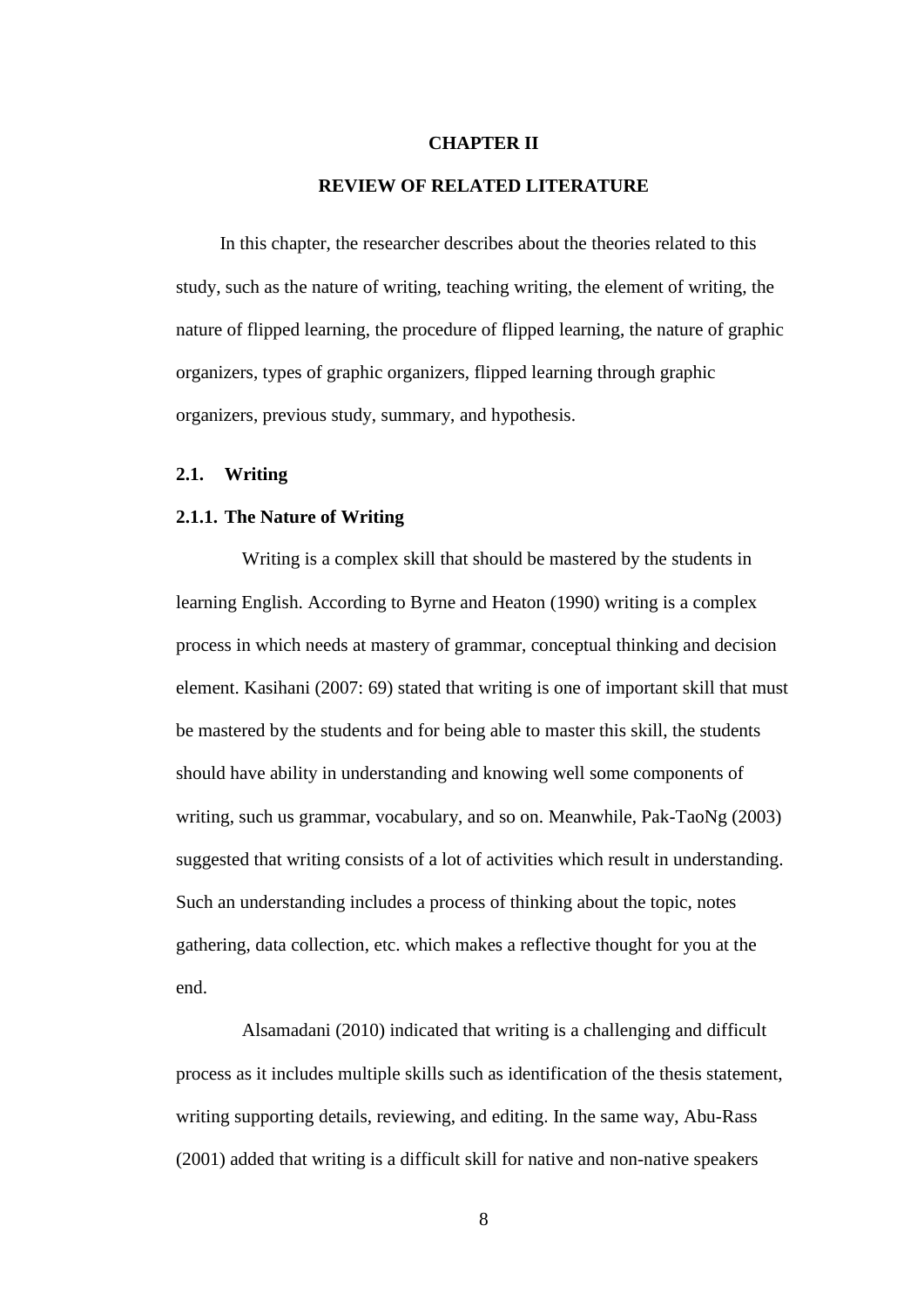alike as students should make balance between multiple issues such as content, organization, purpose, audience, vocabulary, punctuation, spelling, and mechanics.

From the explanation above, the researcher concludes that writing is a productive skill that should be mastered by the students in learning English. Besides, writing is an important skill that have to learn because it can helps the students to express their ideas, experiences, feeling, and also everything on their mind in written form to communicate with others.

#### **2.1.2. Teaching Writing**

Writing is one of the productive skills besides speaking and teaching writing is different from teaching speaking. One of the goals of teaching writing is to facilitate students in learning, career development and communicate with the others. In writing, students are able to put together combination of letters rather than sounds to form words, phrases, clauses, and sentences, and put sentences together to make a coherent text (Lindsay & Knight, 2006:85).

In this study, the researcher has some principles of teaching writing, such as the teacher teach the students to write, the students work individually, the students develop their ideas by giving and answering questions to the teacher, the students practice to write based on the graphic organizers and they can share their ideas the other students. Meanwhile, according to Lindsay & Knight (2006:95), the process of teaching writing is divided into three stages:

1. Pre-Writing Stage

In this stage, the teachers set the task. According to Harmer (2001:268) the teachers can do some activities such as: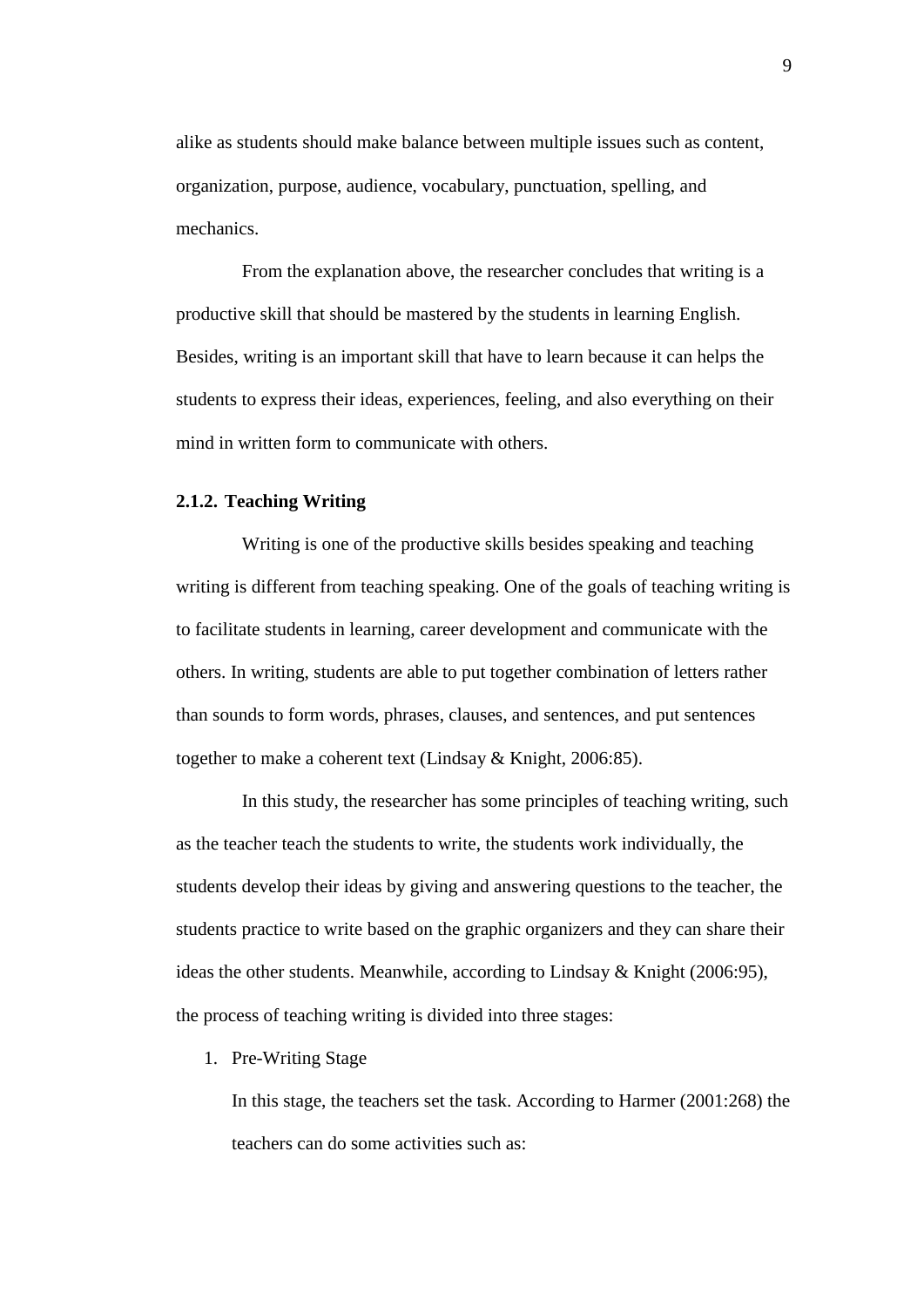a. Choose an interesting topic.

It is important for the teachers find the type of tasks and the topic material which will engage the students. The teacher can choose a topic based on the students' favourite topic to make the students more interest to write.

b. Create interesting topic

The teachers can create an interesting topic by communicating or ask the students about their opinion related to the topic.

c. Activate schemes

Sometimes the students still find difficulty in unfamiliar genres of the task. Therefore, the teachers can show to them the examples of typical letters written.

d. Vary topics and genres

It is important that the teachers are not only applying the activity that they ask the students to be involved in. Teachers can offer some topics in order to provide the variety of interests in the class.

e. Provide necessary information

In order to achieve the success, the teachers can give the information to the students before they start to write.

2. Writing Stage

In this stage, the teachers should monitor and also give advice to the students when they are writing their task. At the same time, the teachers should let the students work as individually as possible.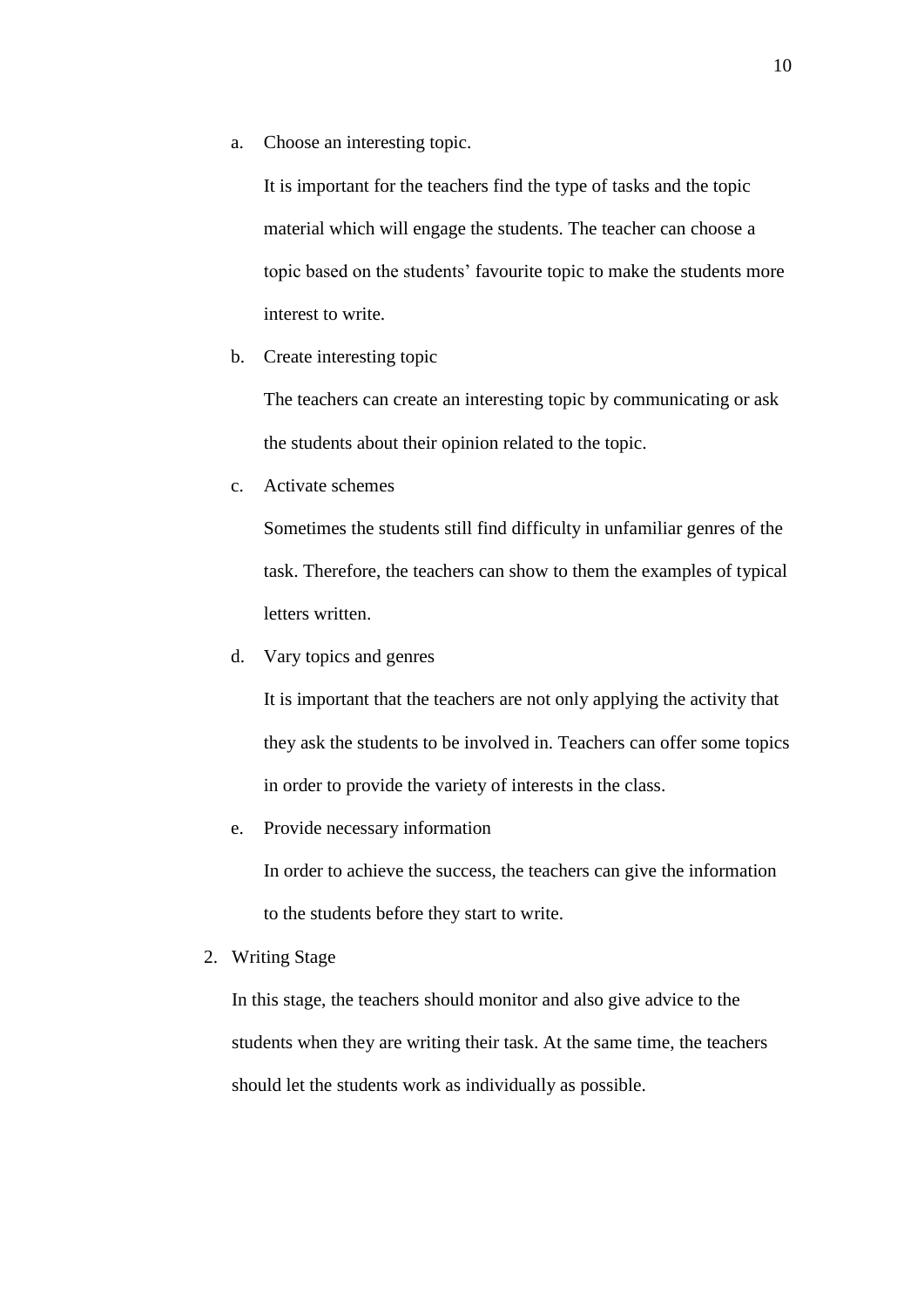3. Post-Writing Stage

When the students share or display their task, the teachers can follow up the students' task.

#### **2.1.3. The Element of Writing**

In writing process should combine some elements to create good product. According to Cohen (1994:328-329), there are five elements in writing process, those are:

1. Content

This element consists of information related with the topic, the development thesis, the development of information and so on. The topic should be from writer opinion.

2. Grammar

Here, the students have to show how they use grammar in their writing because the grammar is very important role in writing activity. It is supported by Harmer (1999:12) said that grammar is an important role in writing because oral and written language is constructed by grammar.

3. Vocabulary

Vocabulary is words which the writer uses in their texts. In vocabulary they need to understand the meanings, forms and the functions of the words, and also have to know how the words are used in sentences and how the words relate to one another.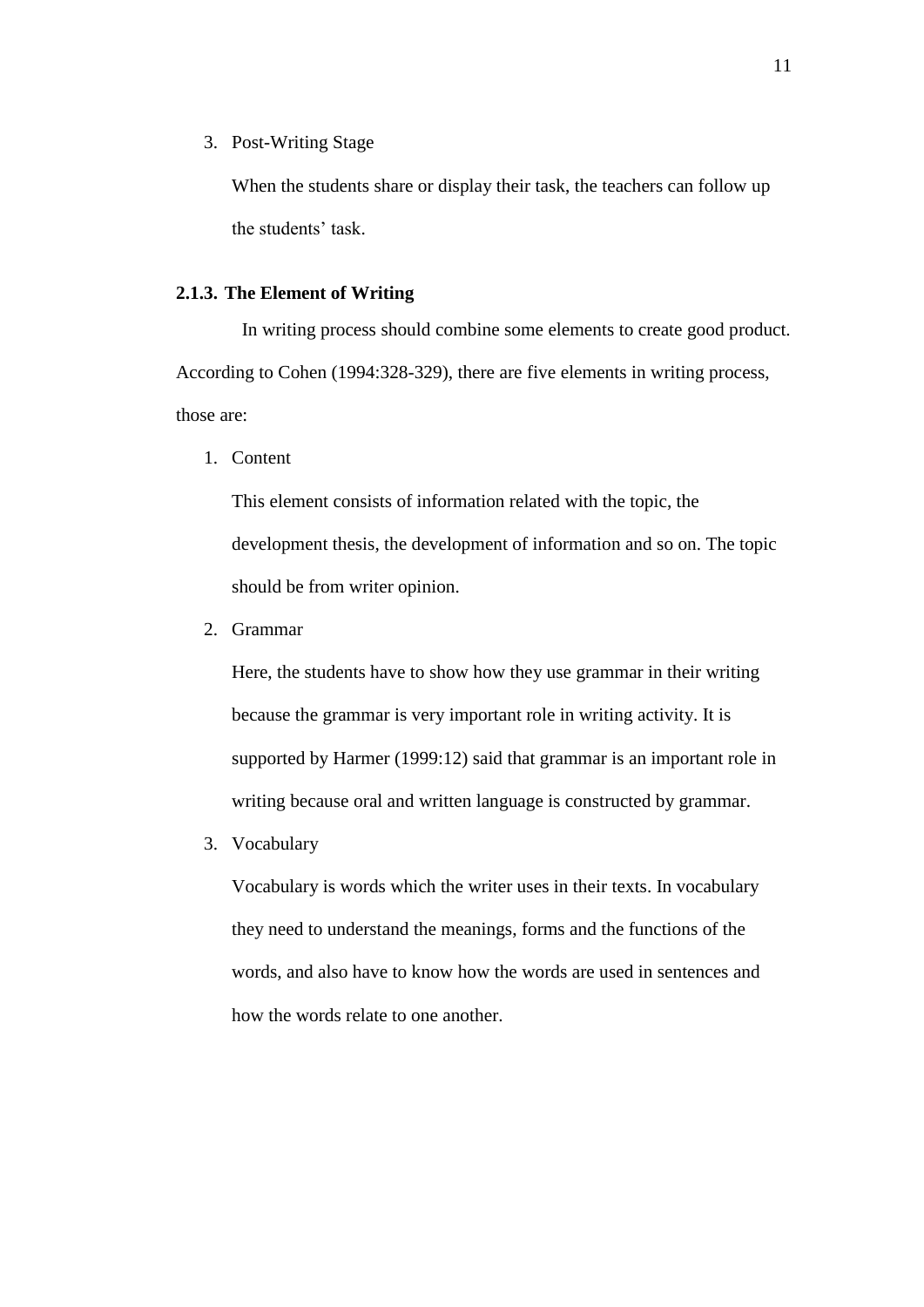4. Organization

This elements show how well, fluent, and cohesive students in organizing their writing to be good text because every kind of text have different organization in writing, commonly it is called generic structure of the text.

5. Mechanism

It shows the students' ability to use the right spelling, punctuation, capitalization, paragraphing, and hand writing.

Based on the explanation above, the researcher only focuses on the content, grammar, vocabulary and mechanism, but in the mechanism element, the researcher will focus on the students' ability to use the right spelling.

## **2.2. Flipped Learning**

## **2.2.1. The Nature of Flipped Learning**

Huereca (2015) describes flipped learning as an instructional approach to teaching that integrates technology and intends to enhance learning. Meanwhile, Clark (2013) refers to flipped learning as an instructional approach that intends to improve student engagement and performance by moving direct classroom instruction outside the school with the help of technology tools and moving homework and tasks with concepts inside the classroom via learning activities.

In a flipped learning, information transmission happens outside the classroom which generally delivered through videos (Bergmann & Sams, 2012). Classroom time is used to build conceptual understanding and develop cognitive skills through active and collaborative learning (Baepler, Walker, & Driessen, 2014). There are two key advantages in a flipped learning. The first is the students have the flexibility to move their own speed as they work through out of class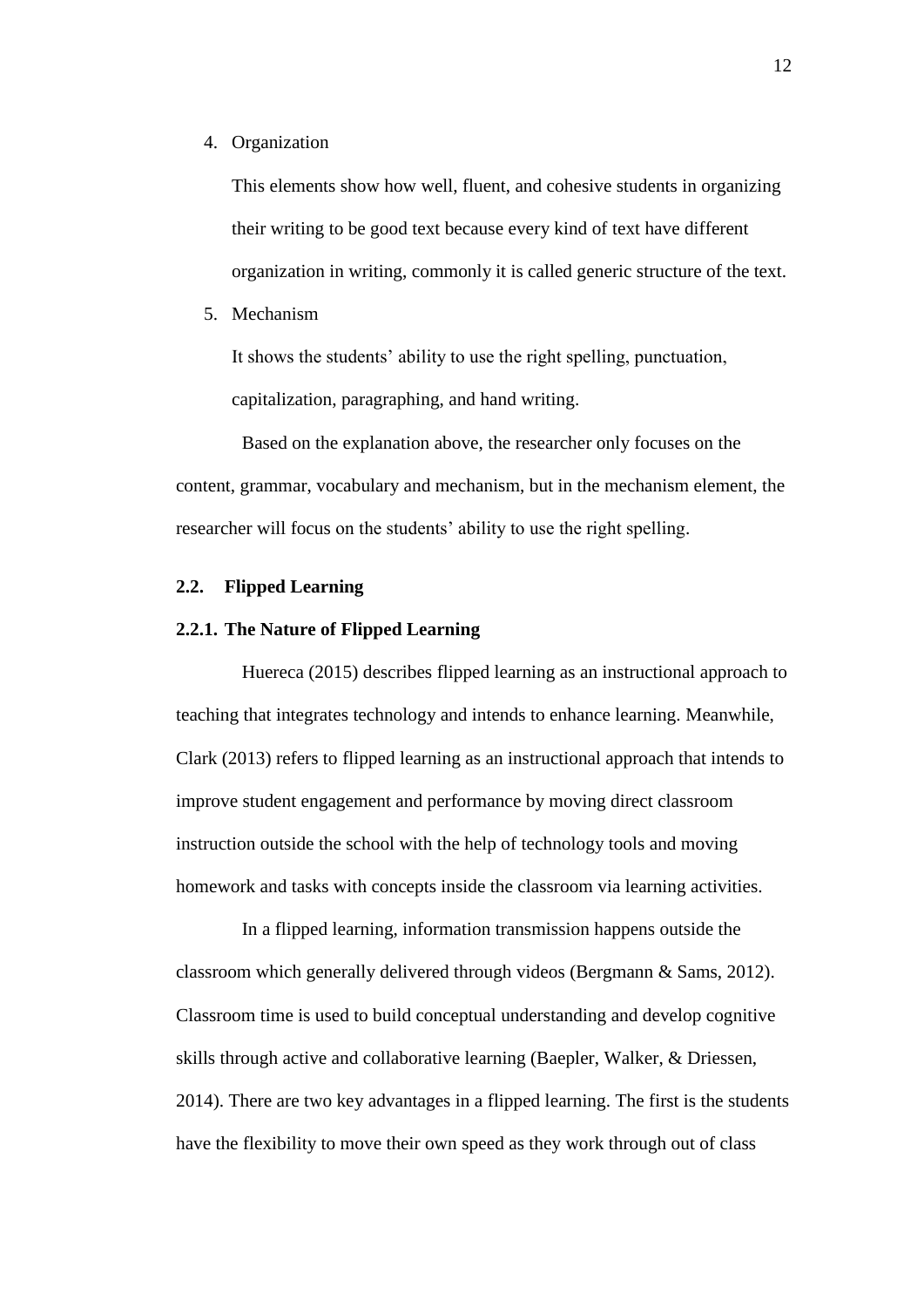elements, perhaps focus on different materials as appropriate to their levels and interests. It can encourage students' differentiation and personalisation in learning (Bergmann & Sams, 2012; Davies et al., 2013; Gerstein, 2012). Besides, data produced on the students' activities and accomplishments which finally feed into learning (Enfield, 2013; Thompson, 2011).

The second advantage is the more traditional elements of education happening outside the classroom and the students' awareness when they arrived in the class to study (Sams, 2013), in the class time, the students are free to do a discussion, interaction, collaborative inquiry and hands-on activities (Educause, 2012; Gerstein, 2012; Milman, 2012). Therefore, with the content transmission needful lower-order skills having been removed from the class time, higher-order skills also can be involved in the class where the students have teacher and peer support (McGivney-Burelle  $& Xue, 2013$ ). The teachers can also pay much more personalized attention to the students, especially those who are struggling and need extra help (Rosenberg, 2013; Tucker, 2012). In other hand, it is not materials alone are important, but how they support the overall learning design (Tucker, 2012).

From the explanation above, the researcher concludes that flipped learning is an instructional approach that can enhance the students' learning by switching inside the class time and outside the class (at home) practising time through technology. In the present study, the researcher will combines graphic organizers as the students' practice in developing their writing skill.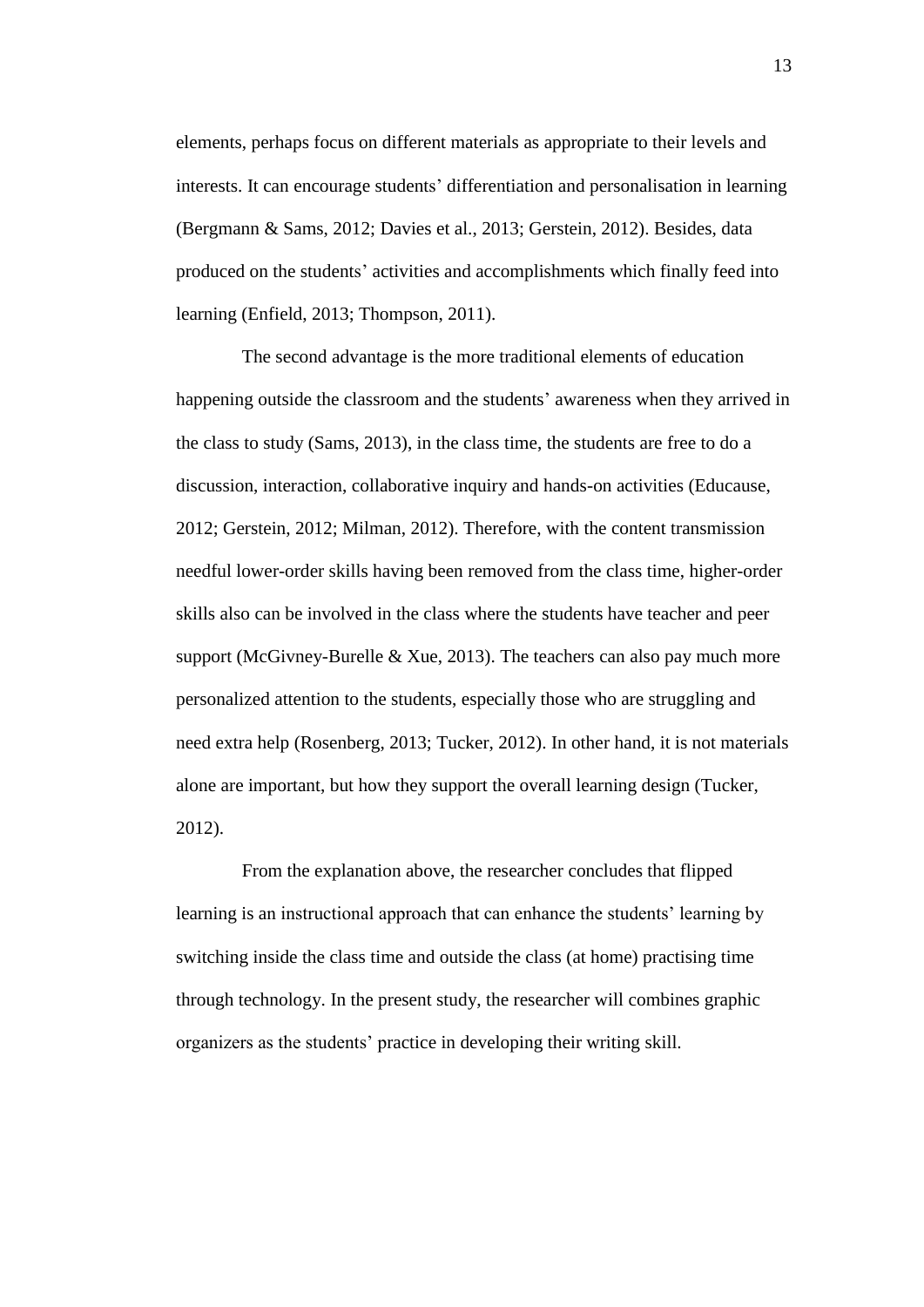## **2.2.2. The Procedure of Flipped Learning**

A flipped learning can be divided into two learning environments. They are inside and outside the classroom. Both of sides must be perfectly integrated for this model to be effective. Therefore, the researcher explains some procedures of flipped learning which consist of four steps as follows:

1. Choose the lesson

The researcher chooses the lesson to be flipped because not all lessons can be flipped.

2. Designs the content

The researcher designs the content related to the material and delivers it to the students before come to the class by using technology, such as computer, laptop, mobile phone, etc.

3. Create an active learning

The researcher should create an active learning inside the class. The students are engaged in active learning activities, such as discussions, collaborative learning, and critical thinking skills, etc.

4. Give the project

At the end of the lesson, the students have to do projects or assignments related to the material. These activities are evaluated by the teacher to make sure that the learning outcomes are achieved. Finally, every step of flipped learning is evaluated to give a feedback for the whole lesson.

In the present study, the researcher skipped the first step because the teacher indeed teach English lesson in the class. The second step is designs the content. Here, the researcher designs the content by giving reading material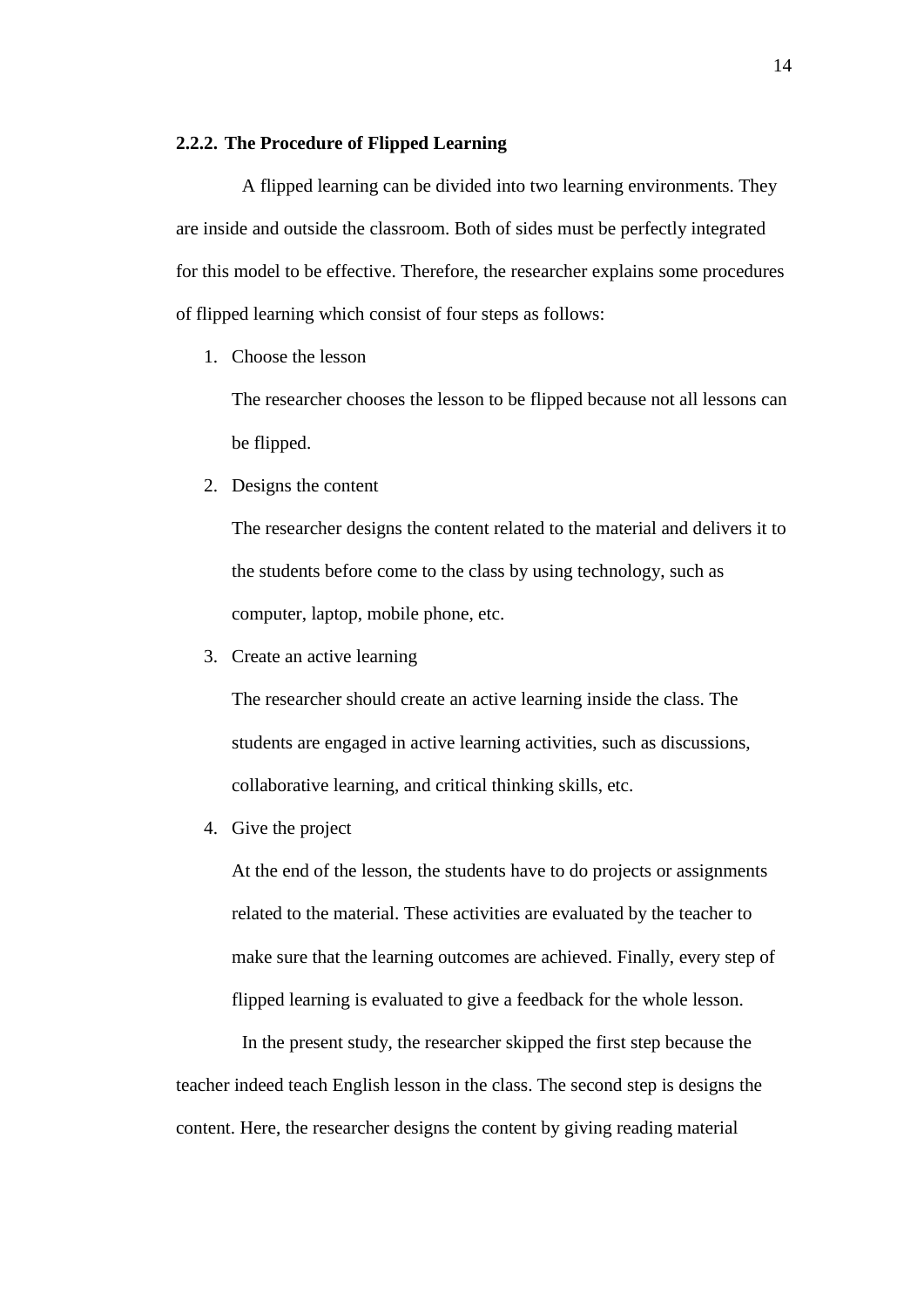followed by some questions. The researcher carries out this step outside the class and delivers it to the students before come the class. Third step, create an active learning. Here, the researcher uses discussion and presentation to make the students more active inside the class because most of them are passive students.

# **2.3. Graphic Organizers**

### **2.3.1. The Nature of Graphic Organizers**

Graphic organizers are defined by Bishop (2013) as visual displays of key content information designed to guide learners and to enhance their comprehension. They are sometimes mentioned as concept maps, cognitive maps, or content maps, but they are all used to serve one purpose. They are intended to help the students clearly how the ideas are organized within a text or surrounding a concept (Baxendell, 2003). Through the use of organizers, the students get the structure of abstract concepts.

A graphic organizer is a visual graphic display that shows the relation between facts, terms or ideas within a learning task (Hall & Strangman, 2002). The visual representation of graphic organizers provides learners with a structural framework of information to be learned. This helps to direct the learners' attention to key concepts and conceptual relationships. The use of such organizers, thus promotes understanding, and enhances organization and long term retention of information. It stresses meaningful learning which serves to facilitate learning and minimize boredom (Janssen, et al, 1993).

From the explanation above, the researcher concludes that a graphic organizer is a visual representation of ideas that can be used to mitigate students'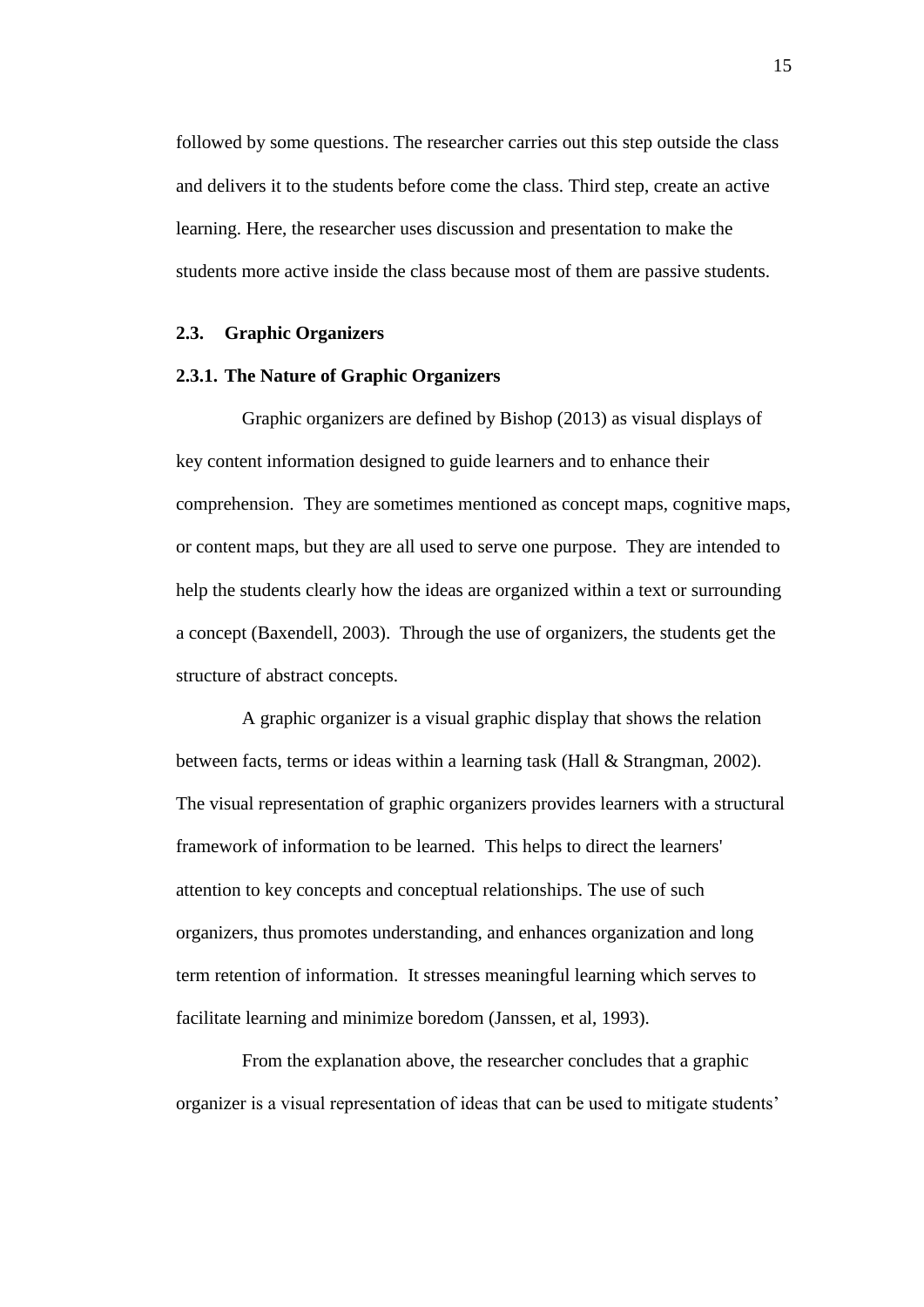difficulties in writing process. In addition, it can help the students of senior high school to organize their thoughts.

## **2.3.2. Types of Graphic Organizers**

Graphic organizers could be presented in six different pattern which are hierarchical, conceptual, sequential, evaluative, relational and cyclical (Gil-Garcia & Villegas, 2003).

- 1. Hierarchical map which consist of categories and subcategories, matrix, plot, tree, and pyramid.
- 2. Conceptual map which consist of description, mind map, concept map, and concept chart.
- 3. Sequential map which consist of time line, chronology, process or product, cycle graph, and line graph.
- 4. Evaluative map which consist of agreement scales, satisfaction scales, and evaluation chart.
- 5. Relational map which consist of fishbone, pie chart, cause and effect, and characteristic chart.
- 6. Cyclical map which consist of cycle graph, life cycle, and repetitive events.

From the explanation above, in the present study, the researcher only selects the types of graphic organizer supposed in developing writing skill for the students of senior high school. They are hierarchical map, sequential map, and cyclical map.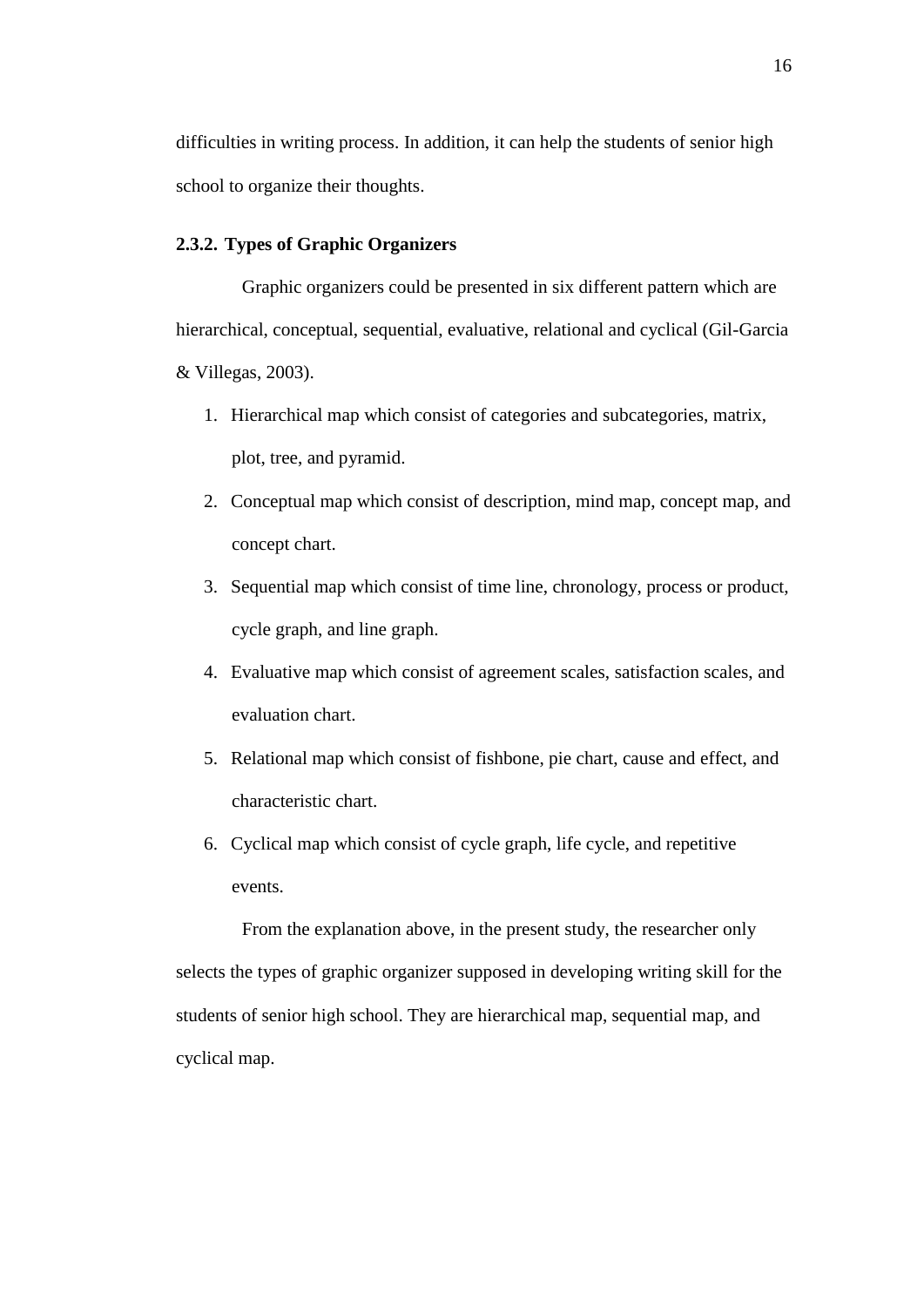#### **2.4. Flipped Learning through Graphic Organizers**

Flipped learning is one of active approach to enhance learning. If the teachers try to use flipped learning, may the students like it, but it is not a sufficient reason for initiating flipped instruction Deubel (2013). The teachers should be asking in order to ensure the best outcomes for students. To know the students viewed the video and got anything out of it, she used reflective activity which includes a graphic organizer, such as Know Write Learn (KWL) chart or a thinking map. It might take the form of completing a few related practice problems to check for understanding, or answering reflection questions related to the video's content, or writing a summary of notes taken. Meanwhile, Faraci (2012) states that flipped learning can going on by watching a video as homework and used a graphic organizer to take notes from the video. So, when the students arrived at class, they are ready to apply knowledge and information from the video to group work.

From the explanation above, the researcher concludes that graphic organizers is useful and match if applied in flipped learning, but in the present study, the researcher will use graphic organizers in different way. If most of flipped learning delivered through video, in the present study, flipped learning will delivered through graphic organizers. So, the researcher also concludes the procedure of flipped learning through graphic organizers itself.

First, the researcher designs the content by preparing reading material followed by some questions related to the material and delivers it before come to the class by using technology, such as computer, laptop, mobile phone, etc. So, the students have to read and understand it outside the class (at home). Next step

17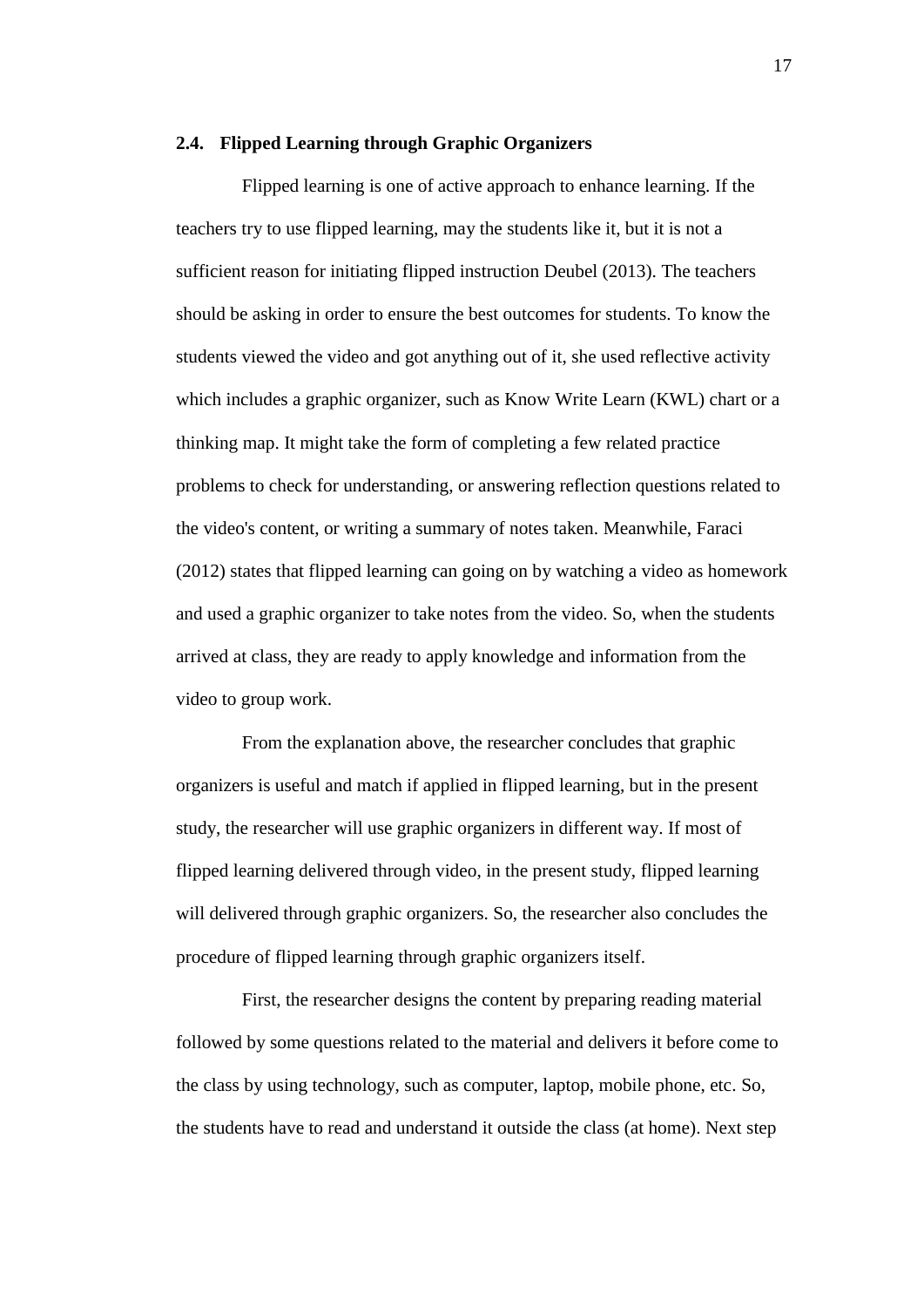is creating an active learning. Here, the researcher uses discussion and presentation to make the students more active inside the class. For the last, the researcher gives a project to the students and gives feedback for the whole lesson.

### **2.5. Previous Study**

In this part of the study, some previous studies related to this study will be reviewed. The first study was conducted by Ahmed (2012) that investigates the effect of a flipping classroom on writing skill in English as a foreign language and students' attitude towards flipping. The subject of this study consists of 60 students at Qassim University and was divided into two groups, 30 students for the experimental group and 30 students for the control group. The instruments of this study are an EFL writing test and a questionnaire to measure students' attitude towards flipping. The results of this study showed that the experimental group outperformed the control group in the post-test of EFL writing and there was statistically significant difference between the mean scores of the pre and post application of the questionnaire of the experimental group in favour of the post application.

The second study was conducted by El-Bassuony (2016) that investigates the effectiveness of flipped learning in improving English grammatical performance in speaking and writing of underachieving language learners. The participants of the study consisted of 49 first year secondary stage students at Port Said military secondary school for boys in Port Said Governorate. The pre and post-test quasi-experimental design was used. The instruments of the study included the verbal intelligence test and the pre post grammatical performance in speaking test and grammatical performance in writing test. The results of the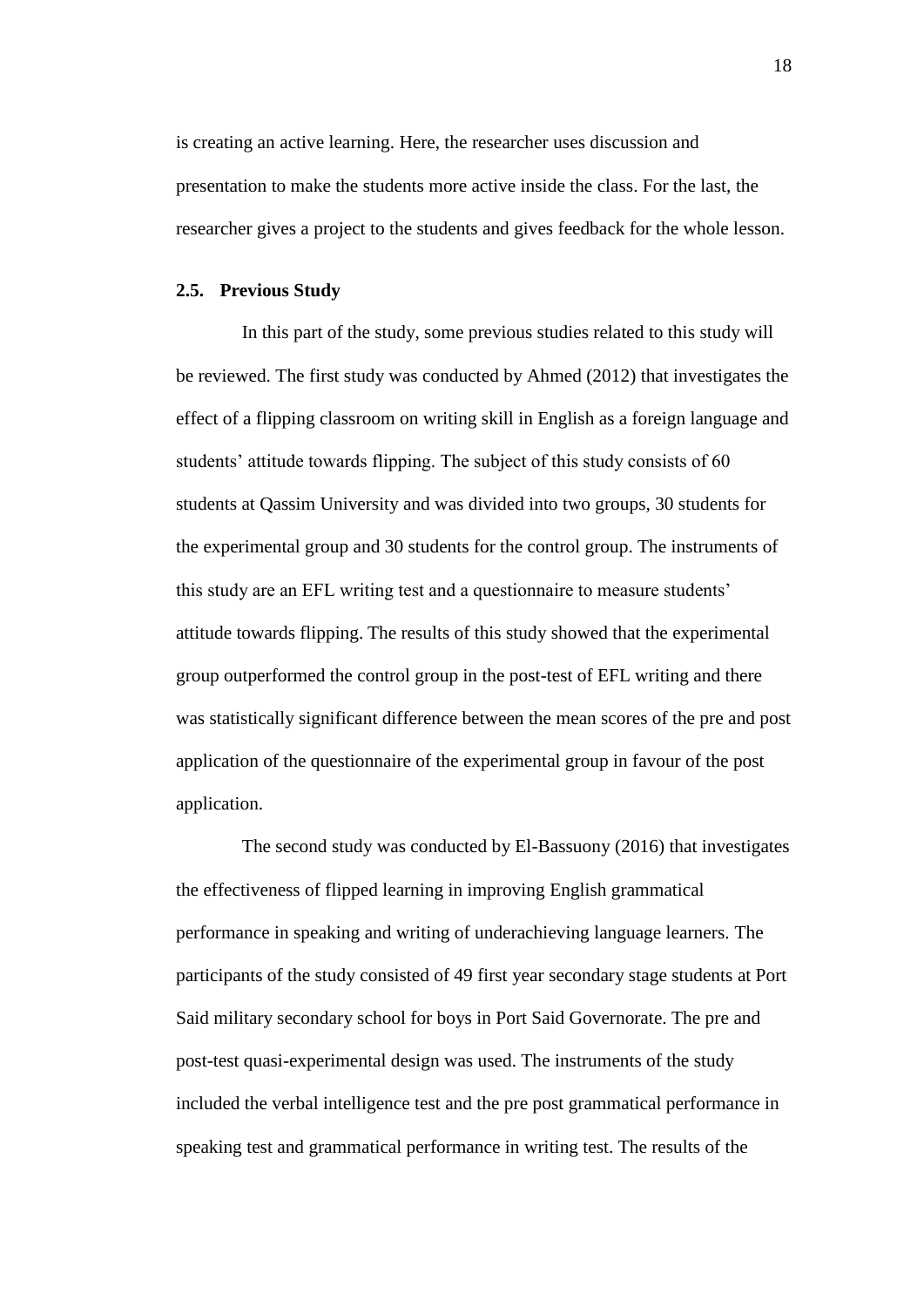study showed that flipped learning significantly developed English grammatical performance in speaking and writing of both underachieving language learners and their normal peers.

The third study were conducted by Afrilyasanti, Cahyono, and Astuti (2015) that investigate the effect in the use of flipped classroom model on the writing ability of EFL students across their individual differences in learning. The subject of this study is 62 students at an Indonesian secondary school level who were distributed into two intact groups: experimental and control. Pre-test and post-test were administered to collect quantitative data, and the students' writing was observed to verify the results of the quantitative data. The results showed that there is a significant difference on the students' post-test score between the experimental and control groups.

The fourth study was conducted by Zakareya (2016) that investigates the effect of the flipped classroom model on Egyptian EFL students' listening comprehension. A group pre and post-test design was adopted. 34 EFL students at the Faculty of Education, Suez University, were pretested on listening comprehension before the experiment and then post tested after it. Paired samples t-test revealed a statistically significant improvement in participants' listening comprehension between the pre and post-test in favour of post-test. Therefore, it was concluded that the flipped classroom had a significant effect on the listening comprehension of Egyptian EFL students.

The fifth study was conducted by Marlowe (2012) that investigates the effect of flipped classroom on student achievement and stress. The subject of this study is 19 students in the Environmental System and Societies (ESS) course.

19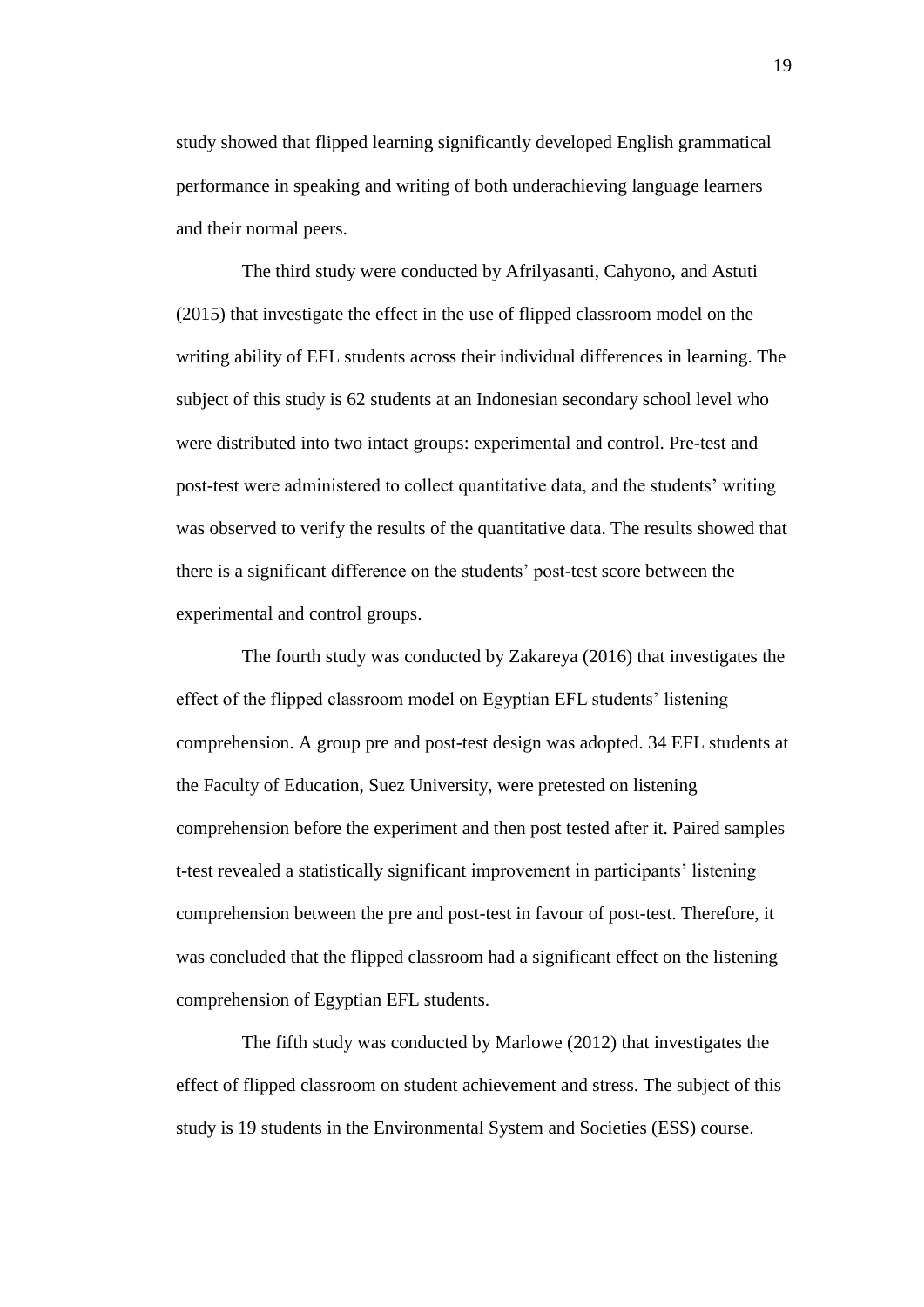This study used a test were analysed by using ANOVA. The result of this study indicated that through the implementation of flipped classroom model was successful.

The sixth study was conducted by Tayib (2015) that investigates the effectiveness of graphic organizers on students' writing ability as well as their attitudes towards this essential language skill. The sample of this study was composed of 24 Saudi male subjects registered in the preparatory program at Umm Alqura University during the academic year 2012- 2013. The results of this study showed that graphic organizers had significantly improved the students' writing ability and had positively impacted their attitudes towards this skill. These results suggest that graphic organizers can be an effective support in teaching writing of learners of English as a foreign language.

The seventh study were conducted by Zaini, Mokhtar, and Nawawi that investigate the effects of graphic organizers on students' learning in school. The subject of this study is the students of University Putra Malaysian, faculty of Educational Studies. The result of this study showed that graphic organizers had effect on the improvement of students' comprehension, performance and motivation in learning.

Based on the previous study above, the researcher assumed flipped learning as an active approach which helps to enhance learning. The differences between those studies and the present study are the researcher combines flipped learning with graphic organizers which focuses on writing skill.